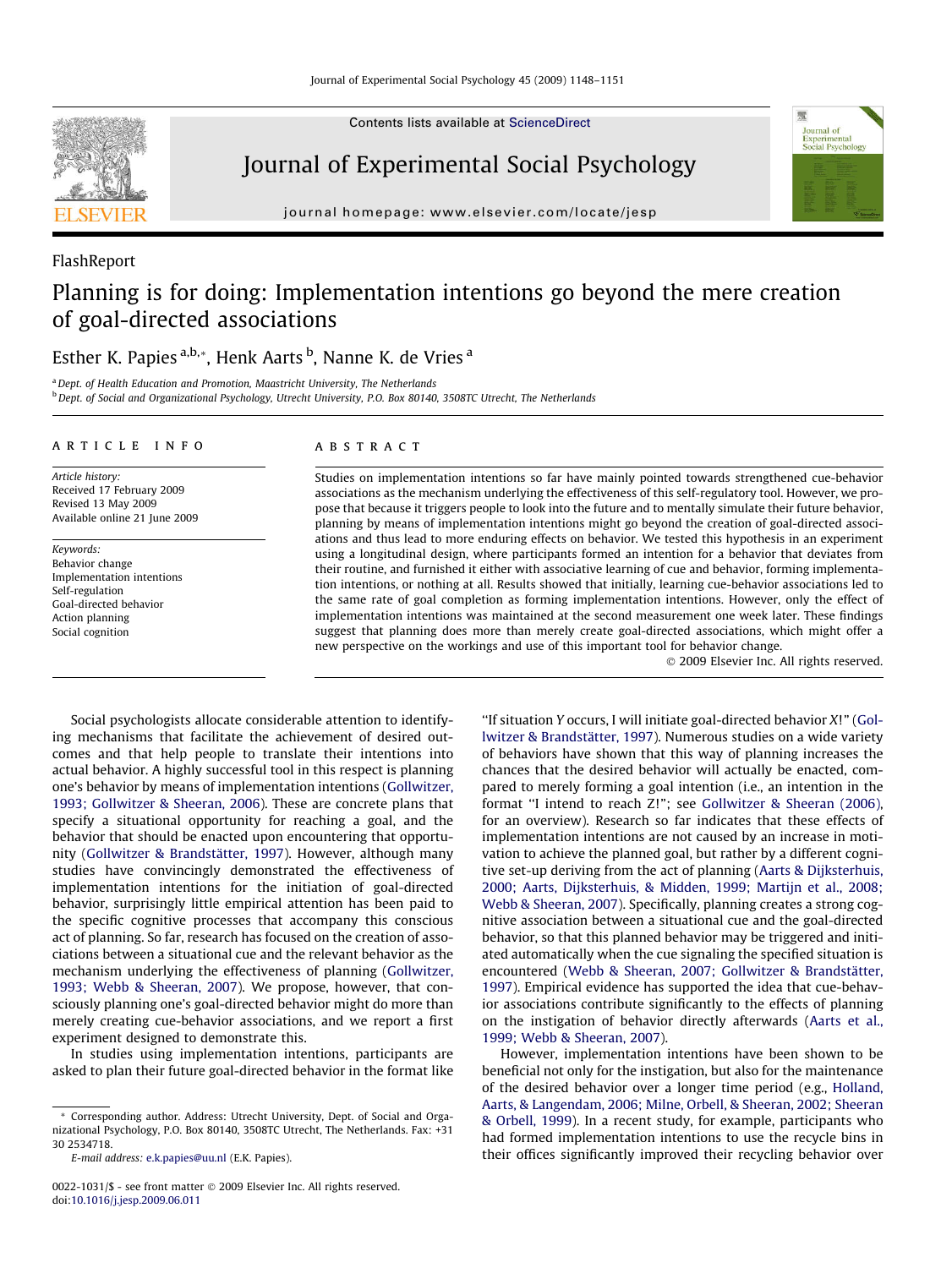control participants directly after the planning, and, more importantly, they also kept up this new behavior over a period of two months [\(Holland et al., 2006](#page-3-0)). To date, however, no studies have examined the mechanisms underlying such long-term effects of planning, so the question remains whether these effects are due to the same mechanism that causes the direct effects of planning. The present study was designed to address this question, and we suggest that the long-term effects of planning might not be caused by cue-behavior associations alone.

Planning is an important human trait that allows us to consciously envision the future and to choose a behavior to enact then (cf. [Tolman, 1949](#page-3-0)). Implementation intentions make use of this trait by asking participants to specify a situation that is suited for goal-directed behavior, and to formulate the behavior that they will perform in that situation. Doing this requires participants to imagine the critical situation and the required behavior, and this process of mental simulation might lead to an enhanced consolidation of the behavior in long-term memory that goes beyond the formation of cue-behavior associations ([Driskell, Copper, & Moran,](#page-3-0) [1994\)](#page-3-0). This might be the reason that planning has an effect on behavior even after a delay, and it might therefore have a more lasting effect than would be caused by the mere creation of associations.

The present study was designed to examine the added benefits of planning in a longitudinal design that compares an implementation intentions condition with a condition in which participants learn associations between a situational cue and a goal-directed behavior, which have been argued to underlie the effects of implementation intentions. We examine the effect of these manipulations on behavior in an immediate test and after a delay of one week. We suggest that although cue-behavior associations might be adequate to enhance goal-directed behavior on the short-term, the effects of actual planning will be superior on the long-term.

## Method

## Participants and design

Fifty-nine undergraduates participated in this experiment in exchange for a small fee or course credit. Participants were randomly assigned to the control condition, the implementation intentions condition, or the associative learning condition.

#### Procedure

Participants were greeted by the experimenter and accompanied to the computer laboratory, where they were seated in a cubicle. Participants were run individually and told that they would participate in several studies that were designed by different research teams.

#### Goal instructions

After a number of unrelated tasks, the second study was announced by the computer. Participants were told that another research team that we were cooperating with was seated in the cafeteria, and that we would like them to visit this team on their way back to the experimenter. Accordingly, all participants received the goal to return to the experimenter at the end of the experiment by walking via the cafeteria (see [Aarts et al., 1999,](#page-2-0) for a similar procedure). Although all participants were familiar with the building, we told them how to get to the cafeteria to ensure that they understood the route that we asked them to use to return to the experimenter (''When you open the door of the laboratory, you have to walk to the right and around the corner to reach the cafeteria".). This behavior deviates from participants' habitual behavior, as they usually turn left upon exiting the laboratory and walk to the experimenter by a different route. In short, they were asked to walk to the usual location by a different route.

In the associative learning condition, participants were then exposed to a task in which the computer presented words on the screen. They were told that some of the information presented in this ''perceptual task" would be related to this specific research, and some to the daily life experiences of students. Each event consisted of three words belonging together, and it was participants' task simply to observe and to grasp how the words are associated (cf. for a similar association procedure, [Schacter & Graf, 1986\)](#page-3-0). After the third word appeared, participants could press the space bar for the next set of words. The task contained three sets of words. The critical set was ''returning to the experimenter", ''opening door", ''turning right". The filler sets were ''watching news", "coming home", "switch on TV", and "borrowing book", "counter", ''show library card". These sets were presented 15 times each in a random order. In each trial, the first word (i.e., the goal) was presented in the center of the screen, followed after 1000 ms by the second word (cue) just below, and after another 500 ms, the third word (action) just below the other two words. This way, participants encoded the goal together with the cue-behavior association required to reach the goal in an unobtrusive manner.

In the control condition, participants received the same associative learning task after the goal instructions, with the critical set of words replaced by another filler set so that it was unrelated to the earlier instructions ("catching up", "weekend", "meeting up").

In the implementation intentions condition, participants had to plan the completion of their goal to return to the experimenter by walking via the cafeteria. To facilitate their planning, they were presented with a computerized form that prompted them to describe the cue and their goal-directed action in response to this cue (see also [Aarts et al. \(1999\)](#page-2-0) for this procedure). Completing the implementation intentions and the association task both took about 3 min.

Next, all participants completed a series of filler tasks to remove the associative learning and planning effects from short-term memory. These filler tasks took 15 min. Finally, participants were told that the experimental session was finished and were asked to return to the experimenter, without further mention of the instruction to pass by the cafeteria.

Participants' behavior upon leaving the computer laboratory was recorded by a camera that was hidden in the ceiling opposite the laboratory door, and it was coded as ''0" when they turned left as usual and as ''1" when they turned right to walk via the cafeteria. Those participants who walked to the cafeteria received a questionnaire of the other research team, filled it in and then handed it to the experimenter in the reception room. Those participants who walked to the experimenter directly were given the questionnaire by the experimenter, who indicated to have a couple of the questionnaires available by coincidence. Finally, participants were asked to return for another experiment 1 week later, and were paid and thanked.

Forty-one participants returned for the second part of the experiment 1 week later, which again consisted of a set of computerized studies for 45 min. Returning participants did not differ from dropout participants in terms of their behavior at the first measurement,  $\chi^2(1) < .7$ ,  $p > .4$ . Fifteen minutes before the end of the experiment, participants were told that we were again cooperating with another research team that was seated in the cafeteria, and they were asked to return to the experimenter by walking past the cafeteria. No further planning or learning task was included. Participants' behavior was again recorded by means of a hidden camera. Finally, participants received a short questionnaire including three questions measuring their motivation to comply with our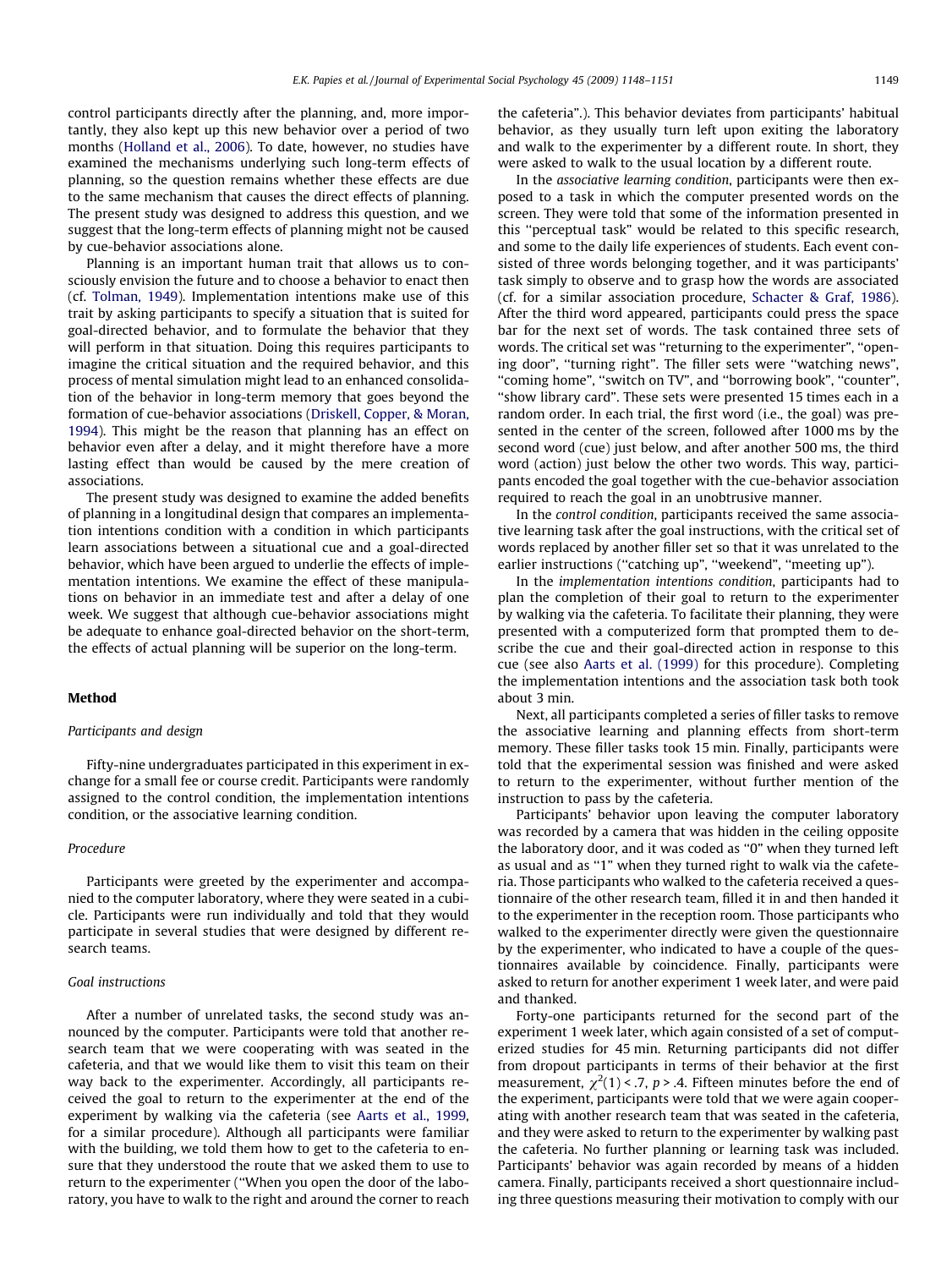<span id="page-2-0"></span>experimental instructions (e.g., ''I find it important to participate in this particular study.":  $\alpha$  = .78). There was no effect of experimental condition on this measure,  $F < 1$ .

#### Results

#### Goal completion

To test our specific hypotheses, we conducted two separate Chi-square tests for the first and the second measurement. The Chi-square test analyzing participants' behavior at the first measurement revealed a significant difference between conditions,  $\chi^2(2)$  = 10.98, p < .01. As Fig. 1 shows, participants in the implementation intentions condition performed better than control participants,  $\chi^2(1)$  = 7.24, p < .01, and participants in the associative learning condition also performed better than control participants,  $\chi^2(1)$  = 8.46, p < .01, in remembering to walk via the cafeteria.

At the second measurement, there was also a significant effect of condition,  $\chi^2(2)$  = 7.02, p < .05. However, as Fig. 1 shows, only participants who had formed an implementation intention now performed better than participants in the control condition,  $\chi^2(1)$  = 4.34, p < .05, whereas participants in the associative learning condition did not perform better than control participants,  $\chi^2(1)$  < .5, ns. Participants in the implementation intentions condition now performed significantly better than participants in the associative learning condition,  $\chi^2(1)$  = 6.15, p = .01.

# Ruling out planning effects of additional relevant items

Whereas most participants merely used the cue and action words in their implementation intention form, a few mentioned additional goal-related words (e.g., "cubicle", hallway") that may potentially support effective goal achievement. We therefore tested whether the frequency of additional, potentially goal-relevant words in the implementation intentions condition was responsible for the effect of planning via an implementation intention. Two independent coders coded participants' responses to the planning form to assess the frequency of potentially action-relevant words that had not been mentioned in the instructions. The coders' ratings were highly correlated  $(r = .96)$ , and differences were resolved by discussion. The average of additional potentially action-relevant words was 0.53. After controlling for the number of goal-relevant words, the effect of condition remained significant at both measurements,  $\chi^2(2)$  = 10.84, p < .01, and  $\chi^2(2)$  = 7.43, p < .05, respectively. Moreover, the difference between the implementation intentions condition and the control condition as well as the associative learning condition at the second measurement remained significant,  $\chi^2(1)$  = 4.40, p < .05, and  $\chi^2(1)$  = 6.23, p = .01, respectively. These analyses suggest that increased performance in the implementation intentions condition compared to the other



Fig. 1. Percentage of participants walking via the cafeteria as a function of condition and time of measurement.

two conditions was not due to the fact that participants in this condition included more goal-relevant words in their action representation.

## Discussion

Our findings show that planning by means of implementation intentions leads to higher rates of goal completion than merely encoding goal-directed cue-behavior associations. While these associations triggered the relevant goal-directed behavior in an immediate test, only the effect of implementation intentions was maintained in a second test, one week later. Thus, as in earlier studies (e.g., [Holland et al., 2006\)](#page-3-0), planning one's behavior facilitated its performance even after a delay. However, mere cue-behavior associations were then no longer effective. To our knowledge, this is the first study considering the mechanism underlying the long-term effects of implementation intentions. These findings might be a first indication that actual planning does more than create cue-behavior associations, and therefore has lasting effects on behavior.

The present study has not yet provided evidence as to the precise nature of the additional benefits engendered by planning one's behavior, and we can only speculate as to the underlying process. However, based on research on action planning, we would like to suggest that planning might lead to a more solid grounding of representations of goal-directed action, which makes their execution more likely even after a delay. Specifically, in research on the cognitive underpinnings of action planning, it has been suggested that planning integrates sensori-motor information regarding one's future behavior into the action representation ([Hommel, Müsseler,](#page-3-0) [Aschersleben, & Prinz, 2001; Hommel, 2006\)](#page-3-0). Thus grounding one's behavioral plans into the mental system of action and cognition enhances their consolidation in long-term memory [\(Barsalou,](#page-3-0) [2003; Paivio, 1986\)](#page-3-0). Indeed, encoding an intended behavior by enacting, mentally simulating or mentally practicing the behavior significantly facilitates its recall and performance even after long delays, due to the integration of sensori-motor information ([Drisk](#page-3-0)[ell et al., 1994; Eschen et al., 2007; Freeman & Ellis, 2003; Grèzes &](#page-3-0) [Decety, 2001; Nilsson et al., 2000](#page-3-0)). A similar process, triggered by the mental simulation of one's prospective behavior, could be underlying the long-term effects of implementation intentions ([Eschen et al., 2007\)](#page-3-0).

The present study was designed as a first test of our idea that conscious planning goes beyond cue-behavior associations, and to inspire new questions concerning the precise mechanisms underlying the widely used tool of implementation intentions. We think that considering recent findings from research on action planning can potentially improve our understanding of the workings of implementation intentions and ultimately, enhance their effectiveness as a tool to foster the successful achievement of desired outcomes and behavior change.

#### Acknowledgments

The work in this paper was supported by Grants (VICI-Grant 453-06-002, and ZONMW-Grant 40160001) from The Netherlands Organization for Scientific Research. We thank Bart Oudemans for his assistance in conducting the experiment.

#### References

- Aarts, H., & Dijksterhuis, A. (2000). Habits as knowledge structures: Automaticity in goal-directed behavior. Journal of Personality and Social Psychology, 78, 53–63.
- Aarts, H., Dijksterhuis, A., & Midden, C. (1999). To plan or not to plan? Goal achievement or interrupting the performance of mundane behaviors. European Journal of Social Psychology, 29, 971–979.